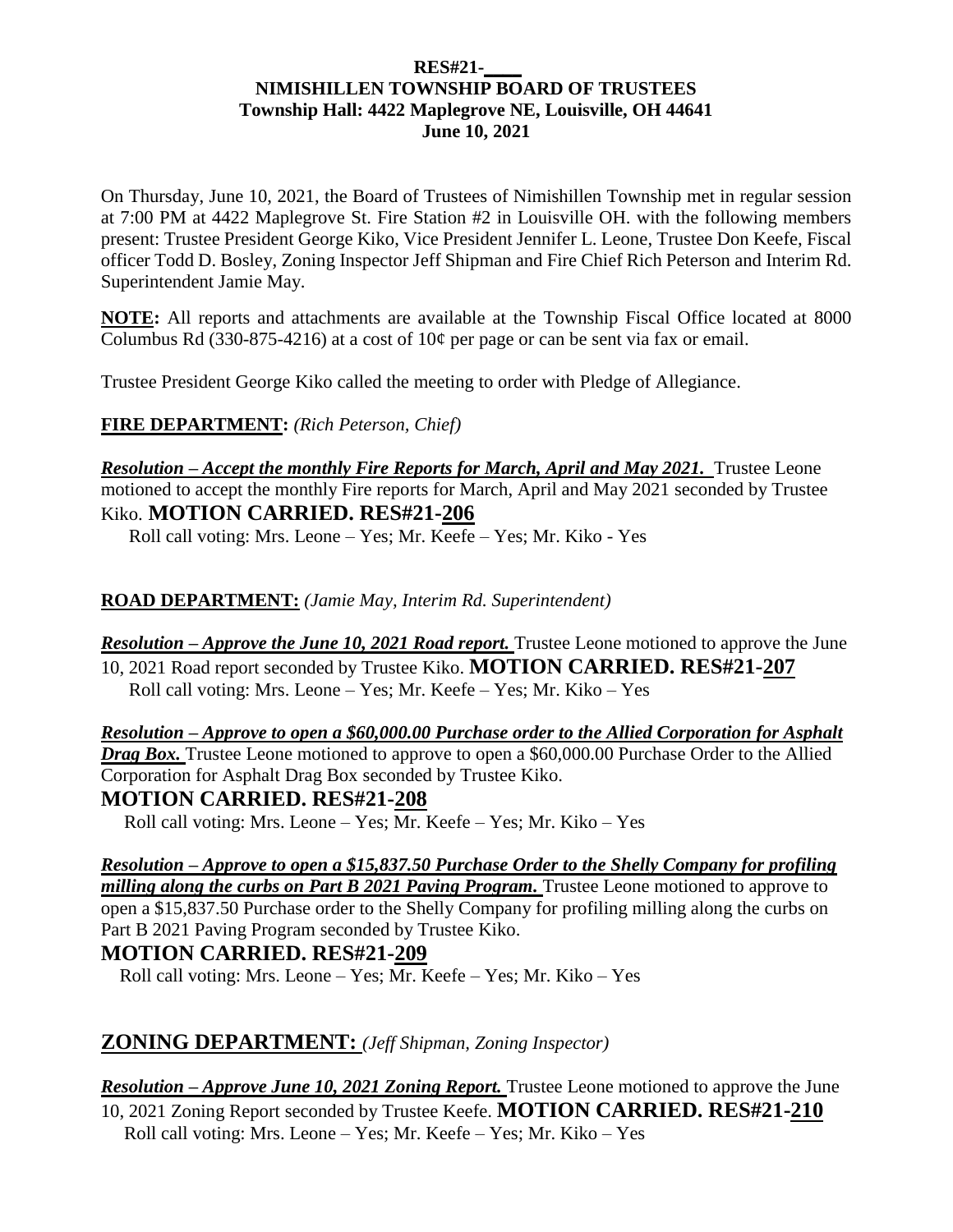*Resolution – Approve the May 2021 Monthly Auditor Report.* Trustee Leone motioned to approve the May 2021 Monthly Auditor report seconded by Trustee Kiko. **MOTION CARRIED. RES#21-211**

Roll call voting: Mrs. Leone – Yes; Mr. Keefe – Yes; Mr. Kiko – Yes

#### *Resolution – Approve the Connecting Point computer and software quote for the Administrative Office, a \$1,725.00 purchase; which includes Publisher Software. Trustee Leone motioned to*

approve the Connecting Point computer and software quote for the administrative Office, a \$1,725.00 purchase; which includes Publisher Software seconded by Trustee Kiko.

# **MOTION CARRIED. RES#21-212**

Roll call voting: Mrs. Leone – Yes; Mr. Keefe – Yes; Mr. Kiko – Yes

**Resolution – Approve the procurement of Administrative office equipment and fixtures, Staples Co., in the amount of \$3234.00.** Trustee Leone motioned to approve the procurement of administrative office equipment and fixtures, Staples Co., in the amount of \$3234.00. **MOTION CARRIED. RES#21-213** 

Roll call voting: Mrs. Leone – Yes; Mr. Keefe – Yes; Mr. Kiko - Yes

## **FISCAL OFFICER:** *(Todd D. Bosley)*

*Resolution – Approve payment to Paychex of New York LLC in amount of \$150.00 for charges to set up Time and Attendance Services.* Trustee Leone motioned to approve the payment to Paychex of New York LLC in amount of \$150.00 for charges to set up the Time and Attendance Services seconded by Trustee Kiko. **MOTION CARRIED. RES#21-214**  Roll call voting: Mrs. Leone – Yes; Mr. Keefe – Yes; Mr. Kiko - Yes

*Resolution – Approve payment to Sandy Smith for the charge to her credit card for the WIX payment that was processed on April 12, 2021 in amount of \$168.00.* **Trustee Leone motioned to** approve payment to Sandy Smith for the charge to her credit card for the WIX payment that was processed on April 12, 2021 in amount of \$168.00 seconded by Trustee Kiko. **MOTION CARRIED. RES#20-215**

Roll call voting: Mrs. Leone – Yes; Mr. Keefe – Yes; Mr. Kiko – Yes

*Resolution – Approve Installment Payment to Ohio Bureau of Workers Compensation for period*  dates of  $1/1/21$  to  $1/1/22$  in amount of \$16,195.00. Trustee Leone motioned to approve Installment Payment to Ohio Bureau of Workers Compensation for period dates 1/1/21 to 1/1/22 in amount of \$16,195.00 seconded by Trustee Kiko. **MOTION CARRIED. RES#21-216** Roll call voting: Mrs. Leone – Yes; Mr. Keefe – Yes; Mr. Kiko – Yes

*Resolution – Approve payment to Auditor of State for 3rd quarter UAN Fees in amount of*  \$948.00. Trustee Leone motioned to approve payment to the Auditor of State for 3<sup>rd</sup> quarter UAN Fees in amount of \$948.00 seconded by Trustee Kiko.

**MOTION CARRIED. RES#21-217** 

Roll call voting: Mrs. Leone – Yes; Mr. Keefe – Yes; Mr. Kiko – Yes